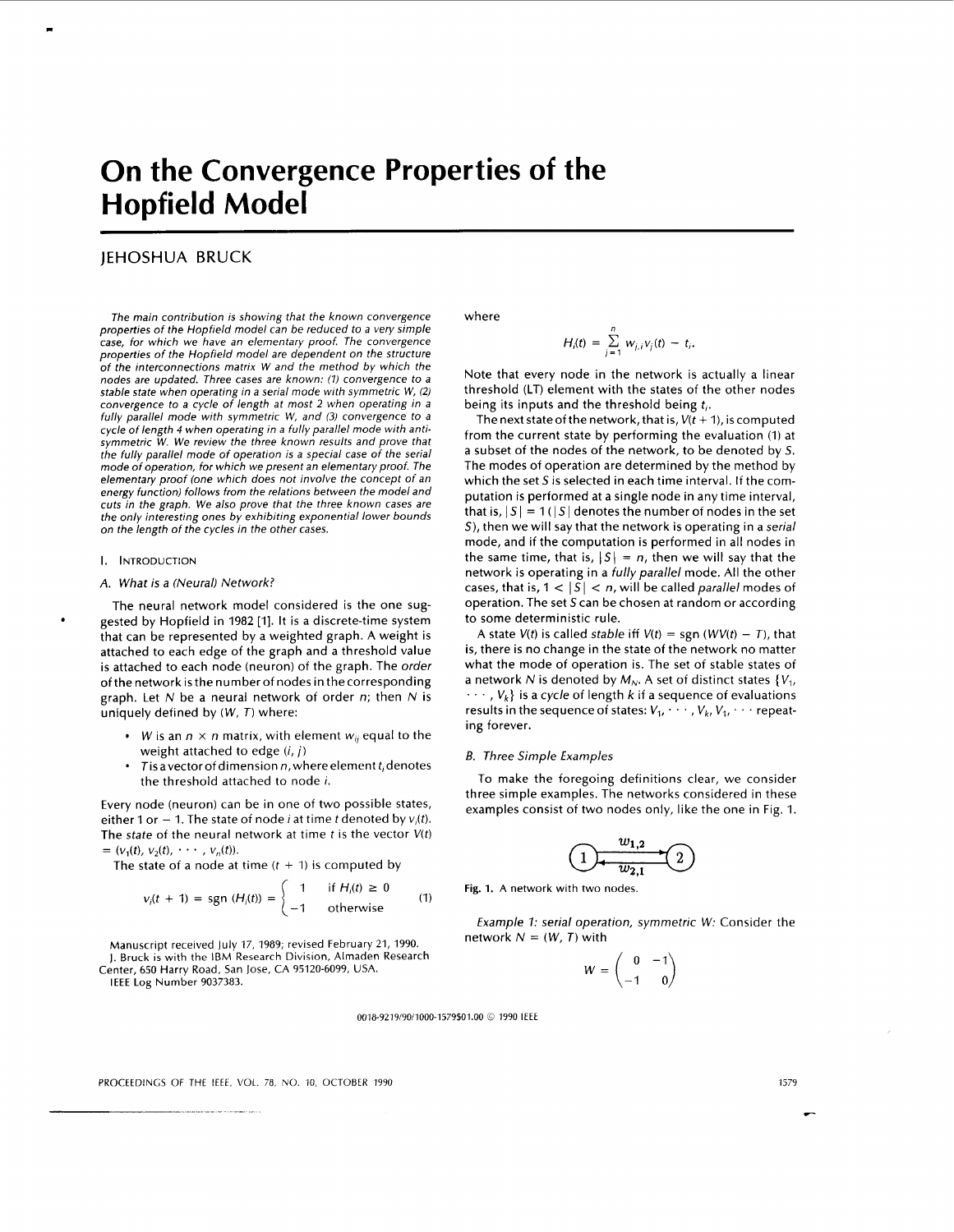and  $T$  being the 0 vector. It can be verified that when  $N$  is operating in a serial mode  $M_N = \{(-1, 1), (1, -1)\}.$ 

Example *2:* fully-parallel operation, symmetric W: Consider the network  $N = (W, T)$ , with

$$
W = \begin{pmatrix} 0 & -1 \\ -1 & 0 \end{pmatrix}
$$

and  $T$  being the 0 vector. It can be verified that when  $N$  is operating in a fully parallel mode  $M_N = \{(-1, 1), (1, -1)\}$  and that  $\{(1, 1), (-1, -1)\}$  is a cycle of length 2.

Example *3:* fully-parallel operation, antisymmetric W: Consider the network  $N = (W, T)$  with

$$
W = \begin{pmatrix} 0 & 1 \\ -1 & 0 \end{pmatrix}
$$

and T being the **0** vector. It can be verified that when N is operating in a fully parallel mode there are no stable states and the set of states

$$
\{(1, 1), (-1, 1), (-1, -1), (1, -1)\}
$$

is a cycle of length 4.

One of the fascinating properties of the network model is the fact that these three examples are special cases of a general property-the convergence property. Note that since the state-space of a network is finite, the network will always converge to the stable stateslcycles in the statespace.

## C. Convergence Properties

The convergence properties are dependent on the structure of W and the method by which the nodes are updated. The three foregoing examples are special cases of the following three known results:

- 1) Convergence to a stable state when operating in a serial mode with symmetric nonnegative diagonal W [1].
- *2)* Convergence to a cycle of length at most 2 when operating in a fully-parallel mode with symmetric W [2].
- 3) Convergence to a cycle of length 4 when operating in a fully-parallel mode with antisymmetric W [3].

The main idea in the proof of the convergence properties is to define a so-called energy function and to show that this energy function is nondecreasing when the state of the network changes as a result of computation. Since the energy function is bounded from above it follows that it will converge to some value. Our approach here is to get a proof that does not involve the concept of an energy function.

In Section **II** it is shown that finding the global maximum of the energy function associated with the network operating in a serial mode is equivalent to finding the minimum cut in the undirected graph associated with the network. Wethen use this relation toderivean elementary proof (one that does not involve the concept of an energy function) for convergence in the serial mode (see the Appendix for a proof of this result that uses the concept of an energy function). Getting an elementary proof using the relation tocuts in a graph led to the following question:

Is the convergence property unique? Three convergence properties were described in Section I-C. The idea in the proofs of those results is to use the concept of an energy function. Two different energy functions were used for those three results. The question is whether the three convergence properties are inherently different. The answer is no. In Section **Ill** it is shown that the two properties of convergence in a fully parallel mode are special cases of the convergence in a serial mode for which we have an elementary proof. Also we prove that those are the only three interesting cases by proving exponential lower bounds on the length of the cycles in the other cases.

### II. THE MODEL **AND** CUTS IN **A GRAPH**

The idea in this section is to establish the relation between the method of computation performed by the network to a particular problem in graph theory, namely, the problem of finding a minimum cut (MC) in an undirected graph. In fact, it is shown that finding a global maximum of the energy function associated with a network operating in a serial model is equivalent to find a minimum cut in the undirected graph associated with the network. We use this relation to get a very elementary proof for convergence in a network operating in a serial mode. It also possible to consider directed graphs and show how to program a network to perform a local random search for the MC **[4].** 

#### A. The Equivalence with the Undirected Case

The neural network model, when operating in a serial mode, is actually performing a local search for a maximum of the energy function denoted by  $E_1$ :

$$
E_1(t) = V^{T}(t)WV(t) - 2V^{T}(t)T.
$$
 (2)

Theorem 8 (see the Appendix) implies that a network, when operating in a serial mode, will always get to a stable state which corresponds to a local maximum in the energy function  $E_1$ . This property suggests the use of the network as a device for performing a local search algorithm in order to find a local maximal value of the energy function  $E_1$  [5]. The value of  $E_1$  that corresponds to the initial state is improved by performing a sequence of random serial iterations until the network reaches a local maximum. The local search algorithm performed by the neural network model is imposed by the way the network is operating. Consider a network N operating in a serial mode, and let  $L<sub>N</sub>$  denote the local search algorithm performed by the network *N.* 

*Algorithm*  $L_N$  *for max*  $(E_1(V))$  *is:* 

- 1) Start with a random assignment  $V \in \{-1, 1\}^n$ .
- 2) Choose a node  $i \in \{1 \cdots n\}$  at random.
- 3) Try to improve  $E_1$  by performing the evaluation

$$
v_i = \operatorname{sgn}\bigg(\sum_{j=1}^n w_{j,i}v_j - t_i\bigg).
$$

4) Go to step 2.

The class of optimization problems that can be represented by quadratic functions is very rich [6]. One problem, which is not only representable by a quadratic function but actually is equivalent, is the problem of finding an MC in a graph [6]-[8]. To make the above statements clear, let us start by defining the term "cut in a graph."

Definition: Let  $G = (V, E)$  be a weighted and undirected graph, with W being an *n* x *n* symmetric matrix of weights of the edges of *G*. Let  $V_1$  be a subset of *V*, and let  $V_{-1} = V$  $-V_1$ . The set of edges incident at one node in  $V_1$  and at one

**PROCEEDINGS OF THE IEEE, VOL. 78,** NO. **IO, OCTOBER 1990**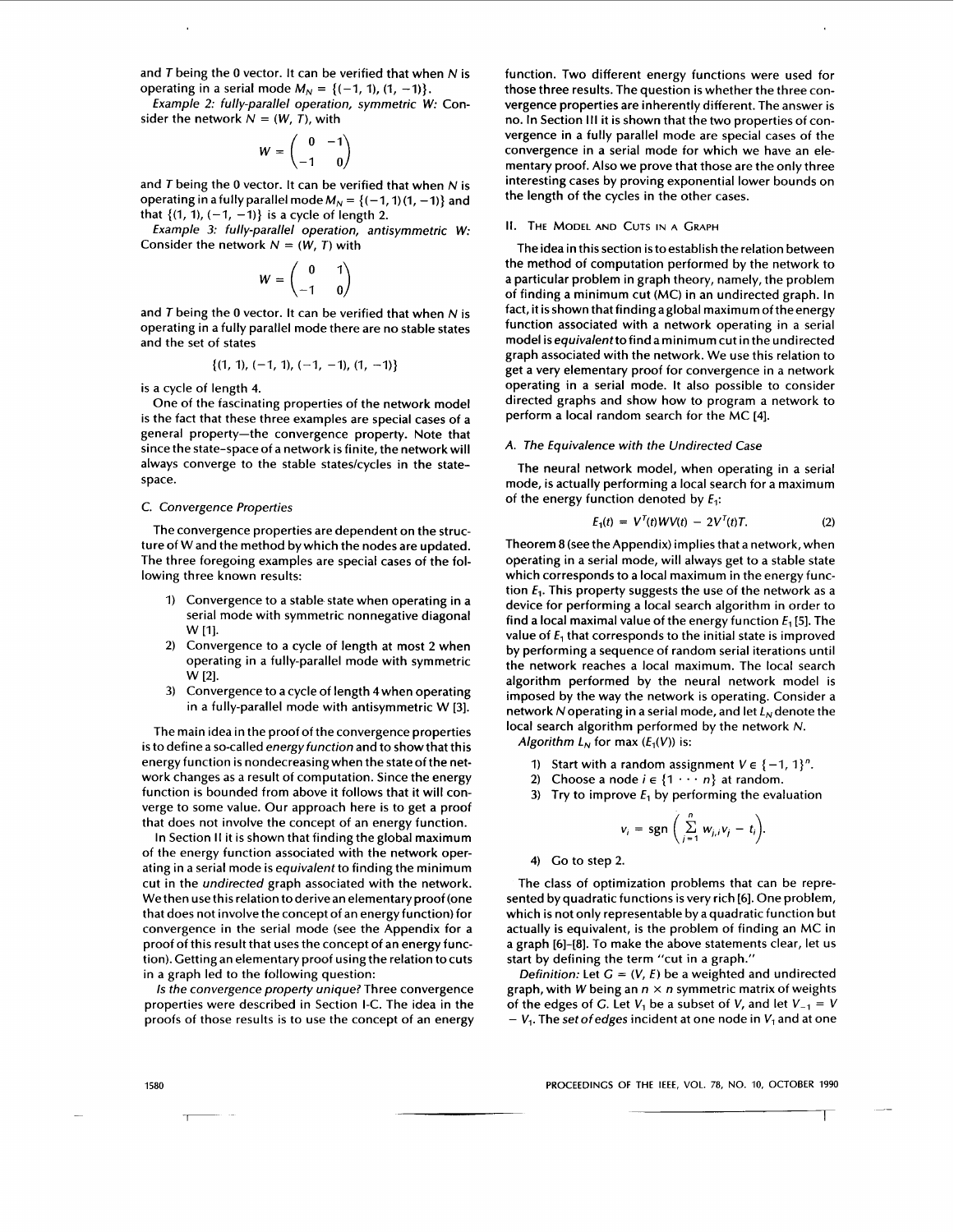node in  $V_{-1}$  is called a cut of the graph G. A minimum cut in a graph is a cut for which the sum of the corresponding edge weights is minimal over all  $V_1$ .

Theorem 1: [6], [8] Let  $G = (V, E)$  be a weighted and undirected graph, with W being the matrix of its edge weights. Then the MC problem in G is equivalent to max  $Q_G(X)$ , where  $X \in \{-1, 1\}^n$ , and:

$$
Q_{C}(X) \stackrel{\text{def}}{=} \sum_{i=1}^{n} \sum_{j=1}^{n} w_{i,j} x_{i} x_{j}.
$$

Proof: Assign a variable  $x_i$  to every node  $i \in V$ . Let  $W^{++}$ denote the sum of the weights of edges in G with both end points equal to 1, and let  $W^{-}$  and  $W^{+}$  denote the corresponding sums of the other two cases. Thus,

$$
Q_G = 2(W^{++} + W^{--} - W^{+-})
$$

which also can be written as

$$
Q_C = 2(W^{++} + W^{--} + W^{+-}) - 4W^{+-}
$$
  
= 
$$
\sum_{i=1}^{n} \sum_{j=1}^{n} w_{i,j} - 4W^{+-}.
$$
 (3)

The first term in **(3)** above is constant (equals the sum of weights of edges in *G*); hence, maximization of  $Q_G$  is equivalent to minimization of  $W^{+-}$  is actually a weight of a cut in G with V<sub>1</sub> being the set of nodes in G that correspond to *0*  variables that are equal to 1.

The above theorem can be applied to get the equivalence with the energy associated with the network.

Theorem 2: Let  $N = (W, T)$  be a network with W being an *n* x *n* symmetric zero diagonal matrix. Let *C* be a weighted graph with  $(n + 1)$  nodes, with its weight matrix  $W_c$  being

$$
W_G = \begin{pmatrix} W & T \\ T^T & 0 \end{pmatrix}.
$$

The problem of finding a state Vin Nfor which *E,* is a global maximum is equivalent to the MC problem in the corresponding graph *C.* 

Proof: Note that the graph *G* is built out of *N* by adding one node to *N* and connecting it to the other *n* nodes, with the edge connected to node  $i$  having a weight  $t_i$  (the corresponding threshold). Clearly, if the state of the added node is constrained to  $-1$ , then for all  $X \in \{-1, 1\}^n$ 

$$
Q_G(X, -1) = E_1(X).
$$

Hence, the equivalence follows from Theorem 1. Note that the state of node  $(n + 1)$  need not be constrained to  $-1$ . There is a symmetry in the cut; that is  $Q_G(X) = Q_G(-X)$  for all  $X \in \{-1, 1\}^{n+1}$ . Thus, if a minimum cut is achieved with the state of node  $(n + 1)$  being 1, then a minimum is also achieved by the cut obtained by interchanging  $V_1$  and  $V_{-1}$ (resulting in  $x_{n+1} = -1$ ).

#### *B. A* Simple Proof for Convergence

The relation between neural networks and the MC problem leads to the following nice interpretation of the algorithm  $L_N$  performed by the model.

Algorithm  $L<sub>N</sub>$  for the MC problem is:

1) Start with a random cut.

ومرادات والمستقط

- 2) Choose a node *k* at random.
- *3)* Compare the sum of weights of the edges which belong to the cut and incident at node *k* with the

sum of weights of the other edges which are incident at node *k.* Move node *k* to the side of the cut which will result in a decrease in the weight of the cut. Ties (the case of equality) are broken by placing node  $k$  in  $V_1$ .

**4)** Go to step 2.

Hence, we have an elementary proof for convergence:

*Theorem 3:* Let  $N = (W, T)$  be a network with  $T = 0$  and *W* be a symmetric zero-diagonal matrix. If *N* is operating in a serial mode then it will always converge to a stable state.

*Proof:* By the foregoing derivation we can consider the operation of *N* as the running of algorithm  $L<sub>N</sub>$  for the minimum cut in *N.* In each iteration the value of the cut is nonincreasing (ties are broken as described above); thus, the algorithm will always stop resulting in a cut whose weight is a local minimum. *0* 

Clearly, the proof above is for a special case of a network (that is why it is simple). In Section Ill we show that all the other general cases can be reduced to the foregoing simple case.

# **Ill.** A **UNIFIED** APPROACH **TO** CONVERGENCE

Convergence to a stable state/cycle of a certain length is one of the most important properties of the neural network model. The convergence properties are dependent on the structure **of** the interconnection matrix Wand the method by which the nodes are updated. The three known cases are mentioned in the Section **1-6.** Those results were proved by using the concept of an energy function. In this section we answer the three following questions: (i) Is the convergence property unique? (ii) Is there an elementary proof for convergence (one that does not involve the concept of an energyfunction)? (iii) Are there any interesting cases besides the three known cases?

The answer to the first question is yes; in fact we prove that convergence in a fully parallel mode is a special case of convergence in a serial mode. In Section II we presented a proof (see Theorem 3) for convergence in a very simple network based on the relations between networks and cuts in a graph. In this section we show that all the other cases are special cases of this simple network; hence, we have an elementary proof for theconvergence properties (a positive answer to (ii)). We also consider other cases and exhibit exponentially (in the number of nodes) long cycles in networks that are not of the three known cases; hence we have a negative answer to (iii).

#### *A.* Convergence Theorems

One of the most important properties of the model is the fact that in certain cases it alwaysconverges, as summarized bythe following theorem. Notice that these threecasescorrespond to the three simple examples in the Section I-B. Theorem 4: Let  $N = (W, T)$  be a neural network, then:

- Assume *N* is operating in a serial mode and W is a symmetric matrix with the elements of the diagonal being nonnegative. Then the network will always converge to a stable state, that is, there are no cycles in the state space [I].
- Assume *N* is operating in a fully parallel mode and  $2)$ W is a symmetric matrix. Then the network will always converge to a stable state or to a cycle of

BRUCK: CONVERGENCE PROPERTIES OF THE HOPFIELD MODEL **1581** 1581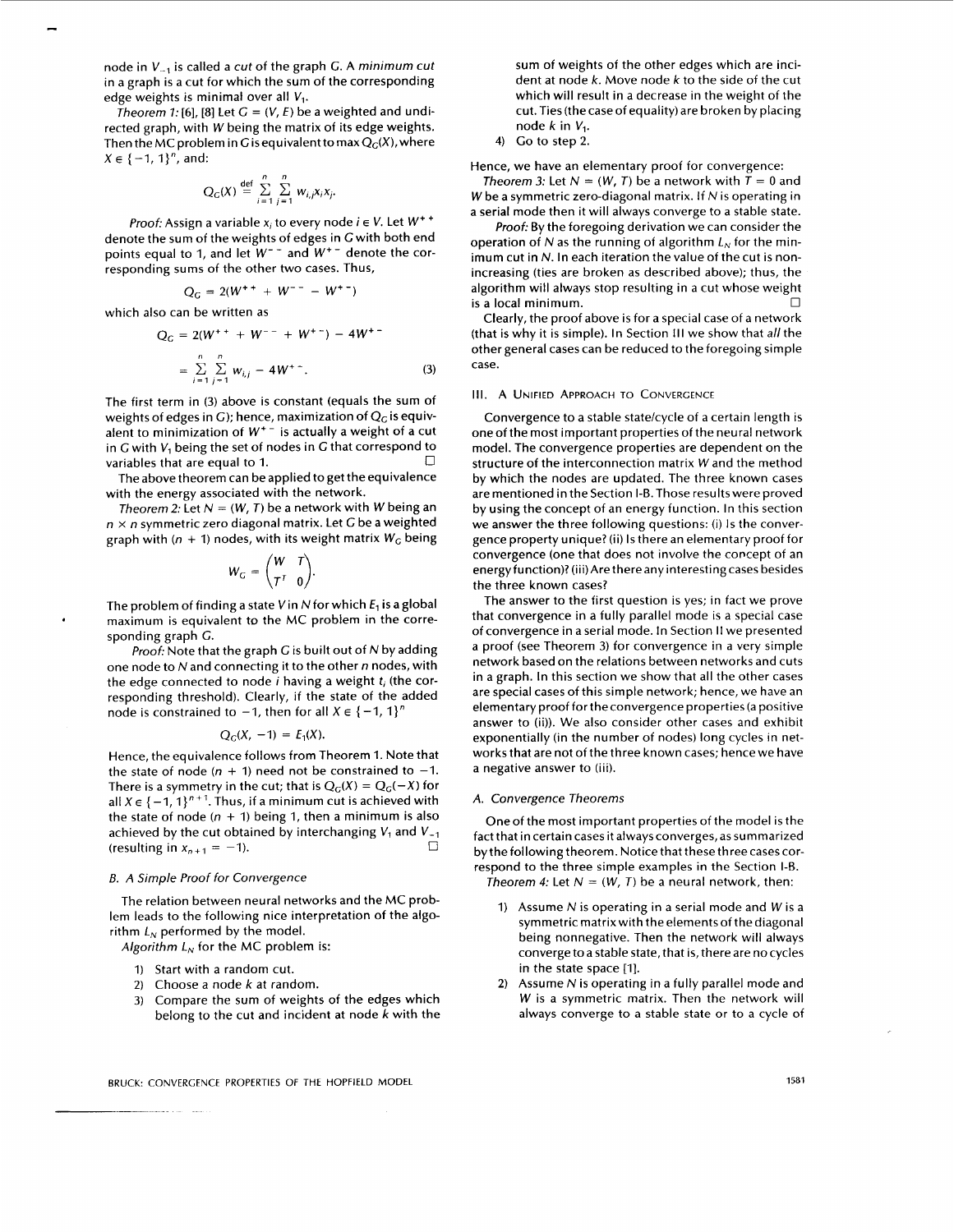length 2, that is, the cycles in the state space are of length 2, that is<br>|ength ≤ 2 [2].<br><del>Assume</del> N is on

3) Assume N is operating in a fully parallel mode and W is an antisymmetric matrix with zero diagonal and let  $T = 0$ . Then the network will always converge to a cycle of length 4 [3].

The main idea in the proof of the three parts of the theorem is to define a so-called energy function and to show that this energy function is nondecreasing when the state of the network changes. Since the energy function is bounded from above itfollows **thattheenergywillconvergetosomevalue.**  An important note is that originally the energy function was defined by others such that it is nonincreasing [I]-[3]; we changed it to be nondecreasing such that the value of the energy will comply with some known graph problems (for example, MC, see Section **11).** The second step in the proof is to show that constant energy implies in the first case a stable state, in the second a cycle of length  $\leq 2$ , and in the thirdacycleof **length4(seetheAppendixforaproof** of part 1 of the theorem that involves the concept of an energy function). Two different energy functions were defined:

$$
E_1(t) = V^T(t)WV(t) - (V(t) + V(t))^T T
$$
  
\n
$$
E_2(t) = V^T(t)WV(t-1) - (V(t) + V(t-1))^T T.
$$
 (4)

The energy function  $E_1(t)$  was used to prove the first part of the theorem and  $E_2(t)$  was used to prove the second and third parts of the theorem. In the next section we reveal the relation between the three cases.

# *B.* A Unified Theorem via Reductions

In this section we prove that the three cases of Theorem 4 are special cases of a network operating in a serial mode with W being a symmetric zero-diagonal matrix. Notice that the reduction is in the sense that it is possible to derive the state of one network given the state of the other network. The first lemma presents the two reductions associated with W being a symmetric matrix **[4].** 

Lemma 1: Let  $N = (W, T)$  be a neural network where W is a symmetric matrix. Let  $\hat{N} = (\hat{W}, \hat{T})$  be obtained from N as follows:  $N$  is a bipartite graph, with  $\hat{w} = \begin{pmatrix} 0 & W \end{pmatrix}$ 

$$
\hat{W} = \begin{pmatrix} 0 & W \\ W & 0 \end{pmatrix}
$$

and

$$
\hat{T} = \binom{T}{T}.
$$

- (a) For any serial mode of operation in  $N$  there exists an equivalent serial mode of operation in  $\ddot{N}$ , provided W has a nonnegative diagonal.
- (b) There exists a serial mode of operation in  $\hat{N}$  which is equivalent to a fully parallel mode of operation in *N.*

Proof: The new network *fi* is a bipartite graph with *2n*  nodes. The set of nodes of *A* can be subdivided into two sets: let  $P_1$  and  $P_2$  denote the set of the first and the last *n* nodes, respectively. Clearly, no two nodes of  $P_1$  (and also  $P_2$ ) are connected by an edge; that is, both  $P_1$  and  $P_2$  are independent sets of nodes in  $\hat{N}$ . Another observation is that  $P_1$ and  $P_2$  are symmetric in the sense that a node  $i \in P_1$  has an edge set similar to that of a node  $(i + n) \in P_2$ .

*Proof of (a):* Let  $V_0$  be an initial state of N, and let  $(i_1, i_2)$  $\cdots$ ) be the order by which the states of the nodes are evaluated in a serial mode in *N.* We will show that starting from the initial state  $(V_0, V_0)$  in  $\hat{N}$  (the state of both  $P_1$  and  $\hat{P_2}$  is  $V_0$ ) and using the order  $(i_1, (i_1 + n), i_2, (i_2 + n), \cdots)$  for the evaluation of states will result in:

1) The state of  $P_1$  will be equal to the state of  $P_2$  in  $\hat{N}$  after an arbitrary even number of evaluations.

I

2) The state of N at time  $k$  is equal to the state of  $P_1$ at time *2k,* for an arbitrary *k.* 

The proof of (1) is by induction. Given that at some arbitrary time k the state of  $P_1$  is equal to the state of  $P_2$ , it will be shown that after performing the evaluation at node i and then at node  $(n + i)$  the states of  $P_1$  and  $P_2$  remain equal. There are two cases:

- If the state of node **i** does not change as a result of evaluation, then by the symmetry of  $\hat{N}$  there will be no change in the state of node  $(n + i)$ .
- If there is a change in the state of node  $i$ , then because  $\hat{W}_{i,n+i}$  is nonnegative it follows that there will be a change in the state of node  $(n + i)$  (the proof is straightforward and won't be presented).

The proof of (2) follows from (1): by (1) the state of  $P_1$  is equal to the state of  $P_2$  right before the evaluation at a node of  $P_1$ . The proof is by induction: assume that the current state of N is the same as the state of  $P_1$  in  $\hat{N}$ . Then an evaluation performed at a node  $i \in P_1$  will have the same result as an *0*  evaluation performed at node  $i \in N$ .

*Proof of (b):* Let's assume as in part (a) that  $\hat{N}$  has the initial state  $(V_0, V_0)$ . Clearly, performing the evaluation at all nodes belonging to  $P_1$  (in parallel) and then at all nodes belonging to  $P_2$ , and continuing with this alternating order is equivalent to a fully parallel mode of operation in *N.* The equivalence is in the sense that the state of  $N$  is equal to the state of the subset of nodes (either  $P_1$  or  $P_2$ ) of  $\hat{N}$  at which the last evaluation was performed. A key observation is that  $P_1$  and  $P_2$  are independent sets of nodes, and a parallel evaluation at an independent set of nodes is equivalent to a serial evaluation of all the nodes in the set. Thus, the fully parallel modeofoperation in N isequivalenttoaserial mode of operation in A. *0* 

The second lemma presents the reduction associated with W being an antisymmetric matrix.

Lemma 2: Let  $N = (W, T)$  be a neural network where W is an antisymmetric matrix with zero diagonal and  $T = 0$ . Assume that WV has no zero for all  $V \in \{1, -1\}^n$ . Let  $\hat{N} =$  $(\hat{W}, \hat{T})$  be obtained from N as follows:  $\tilde{N}$  is a bipartite graph, with

$$
\tilde{W} = \begin{pmatrix}\n0 & 0 & 0 & -W \\
0 & 0 & W & 0 \\
0 & -W & 0 & 0 \\
W & 0 & 0 & 0\n\end{pmatrix}
$$

and  $\bar{T}= 0$ . There exists a serial mode of operation in  $\bar{N}$  which is equivalent to a fully parallel mode of operation in *N.* 

*Proof:* The new network  $\tilde{N}$  is a bipartite graph with 4n nodes. The set of nodes of  $\tilde{N}$  can be subdivided into four sets, to be denoted by  $P_1$ ,  $P_2$ ,  $P_3$ , and  $P_4$ , that correspond to the first, second, third, and fourth sets of  $n$  nodes of  $\tilde{N}$ , respectively. Note that  $P_1$  is connected only to  $P_4$  and that

**PROCEEDINGS OF THE IEEE, VOL. 78,** NO. **10, OCTOBER 1990**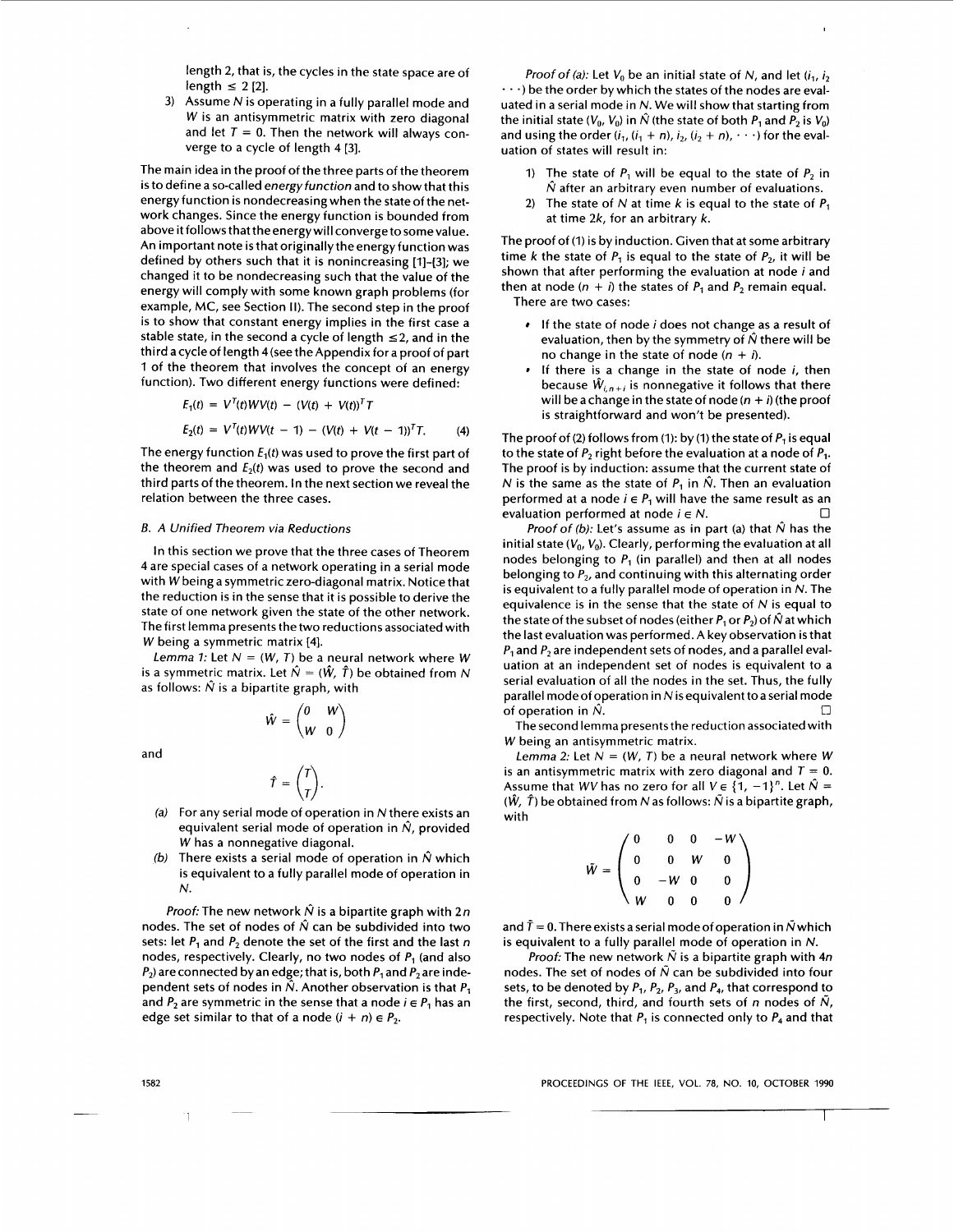*P*<sub>2</sub> is connected only to  $P_3$ . Another observation is that  $\tilde{W}$ is a symmetric matrix. This follows from the assumption that  $W<sup>T</sup> = -W$ . We consider fully parallel iterations in the network Nand denote that state of N after **k** iterations by *Vk.*  In the network  $\tilde{N}$  we consider parallel iterations at the sets *P,* (which are in fact serial iterations), and denote the state of *fl* by a vector which is a concatenation of the states of the  $P_i$ s.

**L** 

Let us assume that the initial state of  $N$  is  $V_0$ . We show that if the initial state of  $\tilde{N}$  is ( $-V_0$ ,  $V_0$ ,  $V_0$ ,  $-V_0$ ) and the order of evaluation is  $P_1$ ,  $P_2$ ,  $P_3$ ,  $P_4$ ,  $P_1$ ,  $P_2$ ,  $\cdots$ , then the network *N* simulates the network N. Note that after an even number of iterations in  $\tilde{N}$ , the state of  $P_1$  is the complement of the state of *P,* and the state of *P,* is the complement of the state of *P,.* 

Now we claim that: (i) After **8k** iterations at *N* the state of *P,* is equal to the state of N after **4 k** evaluations and the state of  $P_1$  is equal to the state of N after  $4k - 1$  evaluations. (ii) After  $8k + 4$  iterations the state of  $P_4$  is equal to the state of N after  $4k + 2$  evaluations and the state of  $P_2$  is equal to the state of N after  $4k + 1$  evaluations. The proof of those two claims is by induction on **k.** Clearly, after **4** iterations in  $\tilde{N}$  we have that the state of the network is  $(-V_1, V_1, -V_2,$  $V_2$ ), which establishes the basis of the induction (one can consider the next **4** iterations and get the basis for (i)). We assume that (i) and (ii) are true for **k** and prove (i) and (ii) for  $k + 1$ . Here we present only the proof of (i). By the assumption, after  $8k + 4$  iterations the state of  $\overline{N}$  is  $(-V_{4k+1}, V_{4k+1})$  $-V_{4k+2}$ ,  $V_{4k+2}$ ). Hence, after 8( $k + 1$ ) iterations the state of  $\tilde{N}$  is  $(V_{4k+3}, -V_{4k+3}, V_{4(k+1)}, -V_{4(k+1)})$ , which established (i). Note that evaluation at a set  $P_i$ ,  $1 \le i \le 4$ , is equivalent

to a serial evaluation of the nodes in the set, since the sets are independent sets of nodes. Hence, the network *N* operating in a serial mode can simulate the network N operating *0*  in a fully parallel mode.

Using the transformations suggested by the above lemmas we show that the three known convergence properties are special cases of convergence in a network operating in a serial mode with W being a symmetric zero-diagonal matrix.

Theorem 5: Let  $N = (W, T)$  be a neural network. Given (1), then (2), *(3),* and **(4)** below hold.

- 1) If N is operating in a serial mode and  $W$  is a symmetric matrix with zero diagonal, then the network will always converge to a stable state.
- 2) If *N* is operating in a serial mode and *W* is a symmetric matrix with nonnegative elements on the diagonal, then the network will always converge to a stable state.
- 3) If  $N$  is operating in a fully parallel mode then, for an arbitrary symmetric matrix W, the network will always converge to a stable state or a cycle of length 2; that is, the cycles in the state-space are length  $\leq$  2.
- 4) If  $N$  is operating in a fully parallel mode then, for an antisymmetric matrix Wwith zero diagonal, with  $T = 0$ , the network will always converge to a cycle of length 4.

Proof: The proof is based on Lemma 1 and Lemma 2. (2) *is* implied by (7): By Lemma 1 part *(a),* every network with nonnegative diagonal symmetric matrix *W* which is operating in a serial mode can be transformed to an equivalent network to be denoted by  $\hat{N}$ , which is operating in a serial mode with *W* being a symmetric zero-diagonal symmetric matrix.  $\hat{N}$  will converge to a stable state (by(1)); hence, *N* will also converge to a stable state which will be equal to the state of  $P_1$ . Note that trivially (1) is implied by (2).

*(3)* is impliedby (7): By Lemma 1 part *(b),* every network operating in a fully parallel mode can be transformed to an equivalent network to be denoted by *fi,* which is operating in a serial mode with *W,* being a symmetric zero-diagonal matrix.  $\hat{N}$  will converge to a stable state (by (1)). When  $\hat{N}$ reaches a stable state there are two cases:

- 1. The state of  $P_1$  is equal to the state of  $P_2$ ; in this case N will converge to a stable state which is equal to the state of  $P_1$ .
- 2. The states of  $P_1$  and  $P_2$  are distinct; in this case N will oscillate between the two states defined by *P,*  and  $P_2$ , that is, N will converge to a cycle of length  $2.$

*(4)* is implied by *(I):* By Lemma 2 every network operating in a fully parallel mode can be transformed to an equivalent network, to be denoted by *fl,* which is operating in a serial mode, with *W* being a symmetric zero-diagonal matrix.  $\tilde{N}$  will converge to a stable state (by (1)). We denote this stable state by  $(U_1, U_2, U_3, U_4)$  with  $U_i$  corresponding to the state of *P,.* We claim that the *U,* are distinct, hence, the stable state in  $\tilde{N}$  corresponds to a cycle of length 4 in N.

To prove that the *U,* are distinct observe that, by Lemma 2,  $U_1 = -U_2$  and  $U_3 = -U_4$ . Also, in a stable state  $U_1 = sgn$ (WU<sub>4</sub>) and  $U_4 = \text{sgn}(-WU_1)$ . Assume that  $U_1 = U_4$ ; then sgn  $(WU_1 = \text{sgn}(-WU_1)$ . This is a contradiction. Also, when we assume that  $U_1 = -U_4$ , we reach a contradiction. Hence at a stable state the *U,* are distinct. From Lemma 2 it follows that in the network *N* we have a cycle of length 4:  $U_2$ ,  $U_4$ ,  $U_1$ ,  $U_3$ .

An Elementary Proof for Convergence: To show that we have an elementary proof for all thecases, we have to reduce case 1 in Theorem 5 to the simple case considered in Theorem 3. Namely, we have to show that, the case where the network is operating in a serial mode with *W* a zero-diagonal symmetric matrix and  $T$  is an arbitrary vector, can be reduced to that in which  $T = 0$ . This reduction follows from Theorem 2.

To summarize, we showed that the three known cases of convergence can be reduced to a very simple case: a network operating in a serial mode with *W* a symmetric zerodiagonal matrix and  $T = 0$ . For this special case we have an elementary proof that uses the equivalence with cuts in a graph (see Section 11). Next we show that, indeed, the three known cases are the only interesting ones.

## C. Big Cycles

In the previous section we considered the convergence properties in three cases that can be characterized by the mode of operation and the structure of W: (i) serial mode of operation, symmetric *W,* (ii) fully parallel mode of operation, symmetric *W,* and (iii) fully parallel mode of operation, antisymmetric W. Using this characterization, there are three more cases that can be considered: (iv) serial mode of operation, antisymmetric W, (v) serial mode of operation, arbitrary Wand (vi) fully parallel mode of operation, arbi-

**BRUCK: CONVERGENCE PROPERTIES OF THE HOPFIELD MODEL 1583**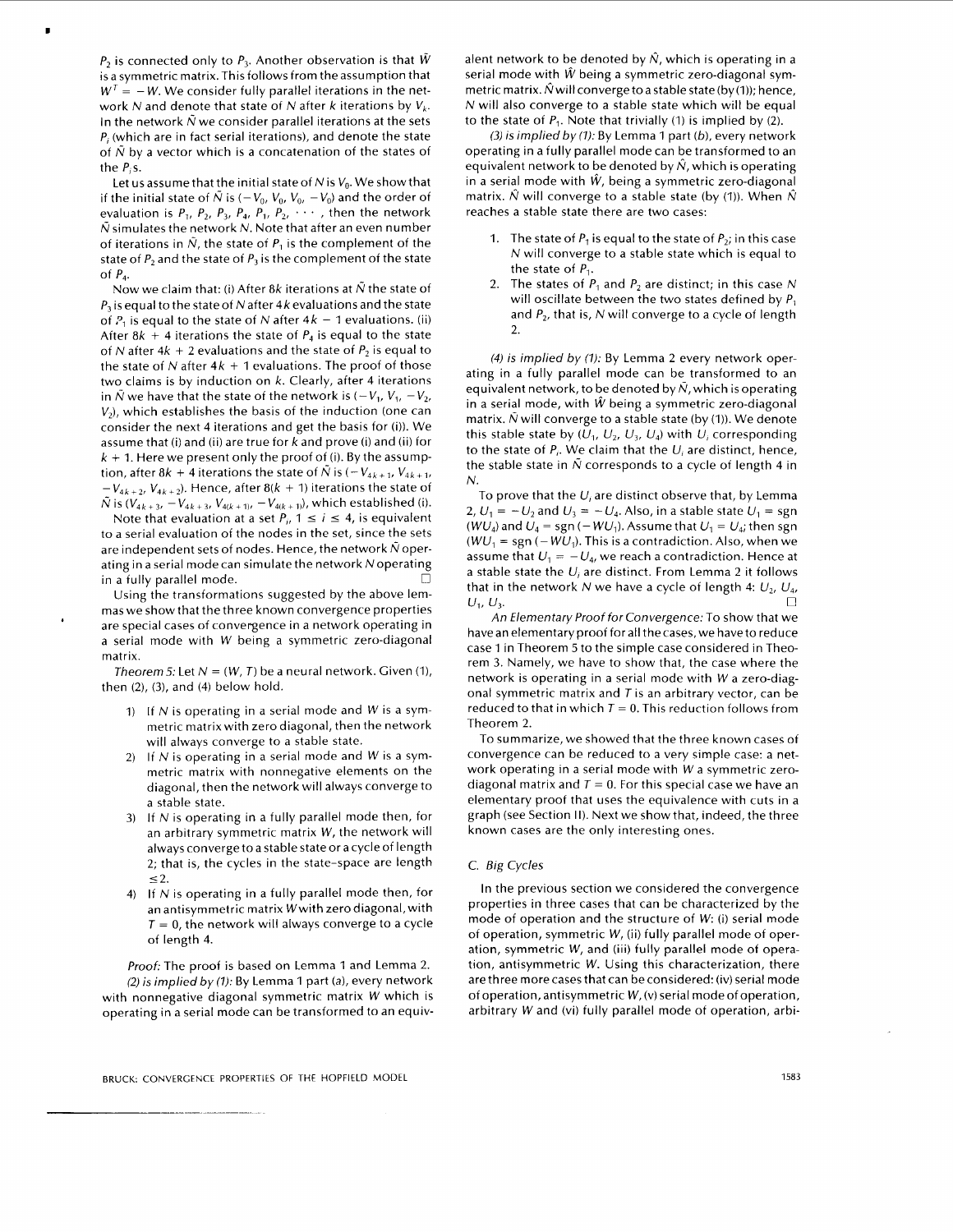trary  $W$ . In this section we prove that cases (iv)-(vi) are not interesting by showing that networks of these types can have exponentially (in the number of nodes) long cycles in their state space. First we show that cases (iv) and (v) can have an exponentially long cycle by considering a network with antisymmetric W.

Theorem 6: Let  $n \geq 2$  be an even integer. There exists a network  $N = (W, T)$  of order *n* with W antisymmetric which, when operating in a serial mode, has a cycle of length 2".

*Proof:* Consider the network  $\hat{N} = (\hat{W}, \hat{T})$  defined by

$$
\hat{W} = \begin{pmatrix} 0 & 1 \\ -1 & 0 \end{pmatrix}
$$

and  $\hat{T} = (0,0)$ . This is the same network as the one in Example **3** in Section I-B. When weconsider serial modeof operation in  $\hat{N}$  we find that there is a cycle of length 4:  $\{(1, 1), (-1, 1),$  $(-1, -1)$ ,  $(1, -1)$ . This cycle corresponds to the following order of evaluation: **1,** 2, **1,** 2 . \* **e.** 

To get the result we construct a network of order 2n, to be denoted by N, simply taking *n* networks like *fl.* In N we can generate a cycle of length  $2^{2n}$  by going through all the possible states. The idea is to consider the state of every one of the *n* subnetworks as a symbol over **GF(4)** and to go  $\Box$ through the possible states lexicographically.

Next we show that there is an exponentially long cycle also in case (vi):

Theorem 7: Let *n* be a positive integer. There exists a network  $N = (W, T)$  of order 3*n*, which when operating in a fully parallel mode has a cycle of length 2".

*Proof:* The idea in the proof is to construct *B* linear shift register [9] using linear threshold elements. A linear shift register device is simply a shift register in which the input of a cell is the output of the previous cell. The input to the firstcell isasum mod2ofacertain subsetofthecells.There is a way to select the subset of cells that sum up to be the input to the first cell in such away that the shift register will *go* through all the possible states *(2* to the number of cells). For more details on this subject see [9]. To construct a linear shift register using linear threshold elements we need to implement two basic operations: (i) IDENTITY-to implement the function of a single cell in a shift register, (ii) xoR-to implement the sum mod 2. Clearly, only the xor is a problem. But XOR can be implemented by a depth 2 circuit of linear threshold elements (see [10]). For xor of  $n$  variables we need *n* linear threshold elements. Since we have a depth 1) If  $\Delta V_k = 0$  then  $\Delta E = 0$ . 2 circuit we need to introduce a delay between any two cells 2) If  $\Delta V_k \neq 0$  then  $\Delta E = 0$  only if the change in  $V_k$  is in the shift register. For that we need *n* more elements. To from  $-1$  to 1, with  $H_k = 0$ . summarize, we can implement a linear shift register device with *n* cells using *3n* linear threshold elements. Hence, for every n, we have a network of linear threshold elements of order 3n which, when operating in a fully parallel mode, goes through a cycle of length **2".**  □

#### IV. CONCLUDING REMARKS

We have presented a unified approach for proving convergence in the Hopfield model. The idea in our approach is to reduce all the known cases to a very simple case of convergence for which the proof is elementary. We also proved that those cases are the only interesting cases by proving exponential lower bounds on the size of cycles in the other cases.

V. APPENDIX: PROOF **OF** CONVERGENCE USING THE ENERGY FUNCTION

We consider the first convergence property (serial mode), and prove it using the concept of the energy function.

Theorem 8: Let  $N = (W, T)$  be a neural network operating in a serial mode. Let W be a symmetric matrix with nonnegative diagonal. Then the network will always converge to a stable state, i.e., there are no cycles in the state-space  $[1]$ .

*Proof:* The energy function is defined as follows:

$$
E_1(t) = V^T(t)WV(t) - 2V(t)^T T
$$
\n(5)

where a superscript T indicates a matrix transpose. Let  $\Delta E$  $=$  E<sub>1</sub>(t + 1) - E<sub>1</sub>(t) be the difference between the energies associated with two consecutive states, and let  $\Delta V_k$  denote the difference between the next state and the current state of node k at some arbitrary time  $t$ .  $H_k$  is defined in (1). From (1) it follows that

$$
\Delta V_k = \begin{cases}\n0 & \text{if } V_k(t) = \text{sgn } (H_k(t)) \\
-2 & \text{if } V_k(t) = 1 \text{ and } \text{sgn } (H_k(t)) = -1 \\
2 & \text{if } V_k(t) = -1 \text{ and } \text{sgn } (H_k(t)) = 1.\n\end{cases}
$$
\n(6)

By the assumption (serial mode of operation) the computation is performed only at a single node at any given time. Suppose thiscomputation is performed at an arbitrary node k; then the energy difference resulting from this computation is

$$
\Delta E = \Delta V_k \left( \sum_{j=1}^n W_{k,j} V_j + \sum_{i=1}^n W_{i,k} V_i \right) + W_{k,k} \Delta V_k^2 - 2 \Delta V_k T_k.
$$
 (7)

From the symmetry of W and the definition of  $H_k$  it follows that

$$
\Delta E = 2\Delta V_k H_k + W_{k,k} \Delta V_k^2. \tag{8}
$$

Hence, since  $\Delta V_k H_k \geq 0$  and  $W_{k,k} \geq 0$  it follows that  $\Delta E \geq 0$ 0 for every k. Since  $E_1$  is bounded from above, the value of the energy will converge.

The second step in the proof is to show that convergence of the value of the energy implies convergence to a stable state. The following two simple facts are helpful for this step:

- 
- 

Hence, once the energy in the network has converged, it is clear from the preceding facts that the network will reach a stable state after at most  $n^2$  time intervals.

#### **REFERENCES**

- **[I] J. J. Hopfield, "Neural networks and physical systems with emergent collective computational abilities," froc.** *Nat.* **Acad.**  *Sci.* **USA, vol. 79, pp. 2554-2558, 1982.**
- **[2] E. Coles, F. Fogelman, and D. Pellegrin, "Decreasing energy functionsasatool for studying threshold networks,"Discrete**  *Appl.* **Math., vol. 12, pp. 261-277, 1985.**
- **[3] E. Coles, "Antisymmetrical neural networks," Discrete AppL Math., vol. 13, pp. 97-100, 1986.**
- **[4] J. Bruck and J. W. Goodman, "A generalized convergence theorem for neural networks," I€€€ Trans. Inform. Theory, vol. 34, pp. 1089-1092, Sept. 1988.**

**1584** PROCEEDINGS OF THE IEEE, VOL. 78, NO. 10, OCTOBER **1990** 

 $\mathbf{I}$